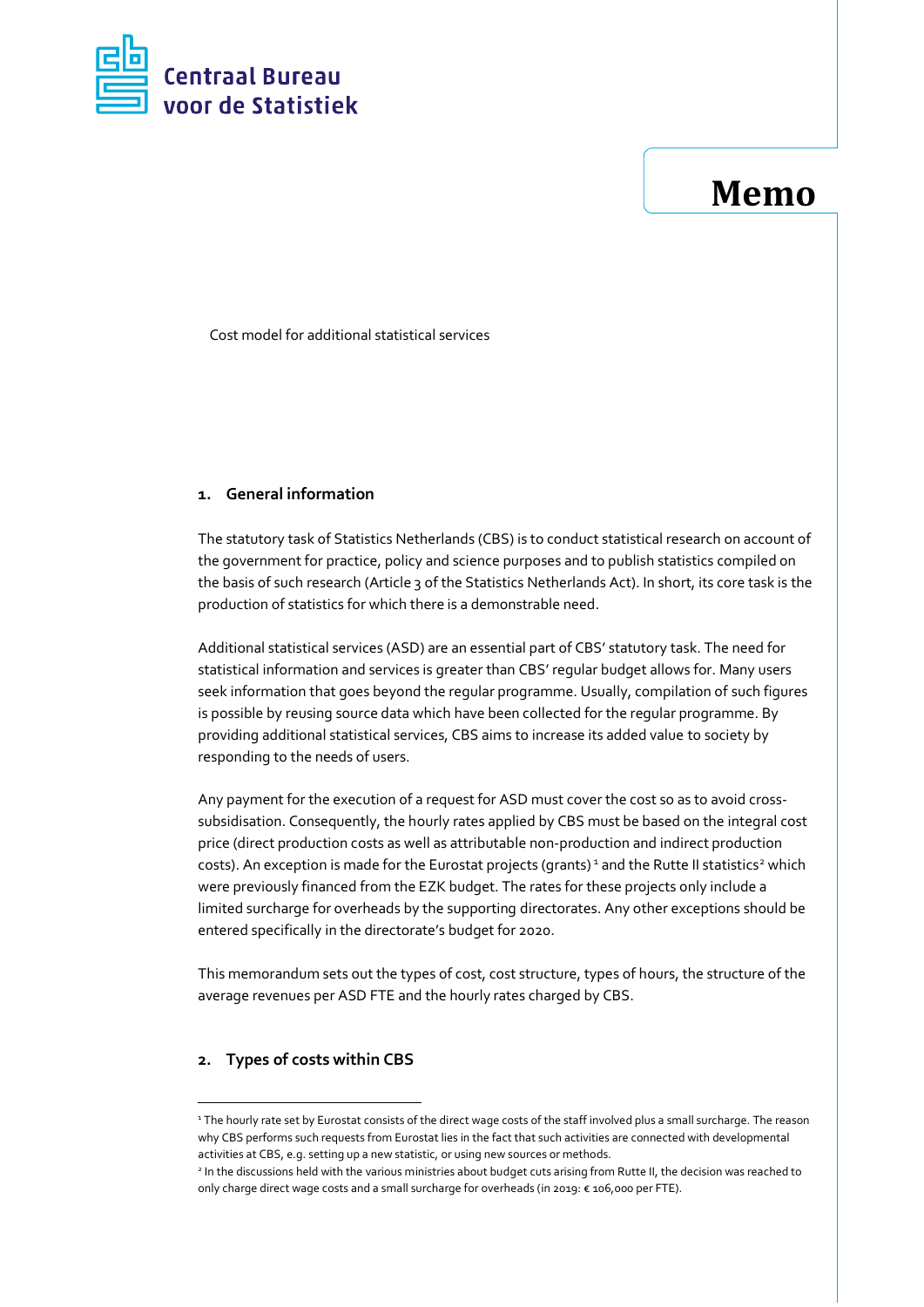Within the CBS organisation, a distinction is made between costs which are directly or indirectly related to CBS's additional statistical services (including publication), and costs which are not production-related (non-production costs).

## *Direct production costs*

Direct production costs are production costs which can be attributed directly to additional statistical services. The costs of the statistical departments and data collection departments can be typified as direct production costs. The costs of public disclosure and information provision to the public also form part of the primary process. The Statistics Netherlands Act (Article 3) stipulates that CBS' statutory task is to conduct statistical research on account of the government for practice, policy and science purposes and to publish statistics compiled on the basis of such research. This task has been described in the Explanatory Memorandum as production of statistics for which there is a demonstrable need. That document further states that CBS is expressly entrusted with the task of publishing the results.

### *Non-production costs*

These are the costs of ancillary activities in the field of operations, IT and other centralised services.

### *Indirect production costs*

Indirect production costs are costs related to the production of statistics but not directly attributable to additional statistical services (ASD). The costs of IT and project management can be defined as indirect production costs, because they form an essential part of the statistical process.

## **3. Cost structure**

The table below shows the totals of production and non-production costs in proportion to the total costs projected by CBS for 2019:

| Production costs / Non-production costs,<br>$2019$ (x million) | Budgeted 2019<br>(x million) | % Budgeted | Cost forecast 2019<br>(x million) | %      |
|----------------------------------------------------------------|------------------------------|------------|-----------------------------------|--------|
| <b>Direct</b>                                                  | 130.5                        | 68.4%      | 133.7                             | 69.1%  |
| Indirect                                                       | 30.4                         | 15.9%      | 29.1                              | 15.0%  |
| <b>PRODUCTION COSTS Total</b>                                  | 160.9                        | 84.4%      | 162.8                             | 84.1%  |
| Non-production costs (operations, policy)                      | 29.8                         | 15.6%      | 30.7                              | 15.9%  |
| <b>NON-PRODUCTION COSTS Total</b>                              | 29.8                         | 15.6%      | 30.7                              | 15.9%  |
| <b>TOTAL</b>                                                   | 190.7                        | 100.0%     | 193.5                             | 100.0% |

The cost structure shows that 69% of the total cost is directly related to production, while 31% is not (i.e. either indirect or non-production costs). The non-production costs include costs of operations, IT and other centralised services. Indirect production costs include the costs of IT and project management.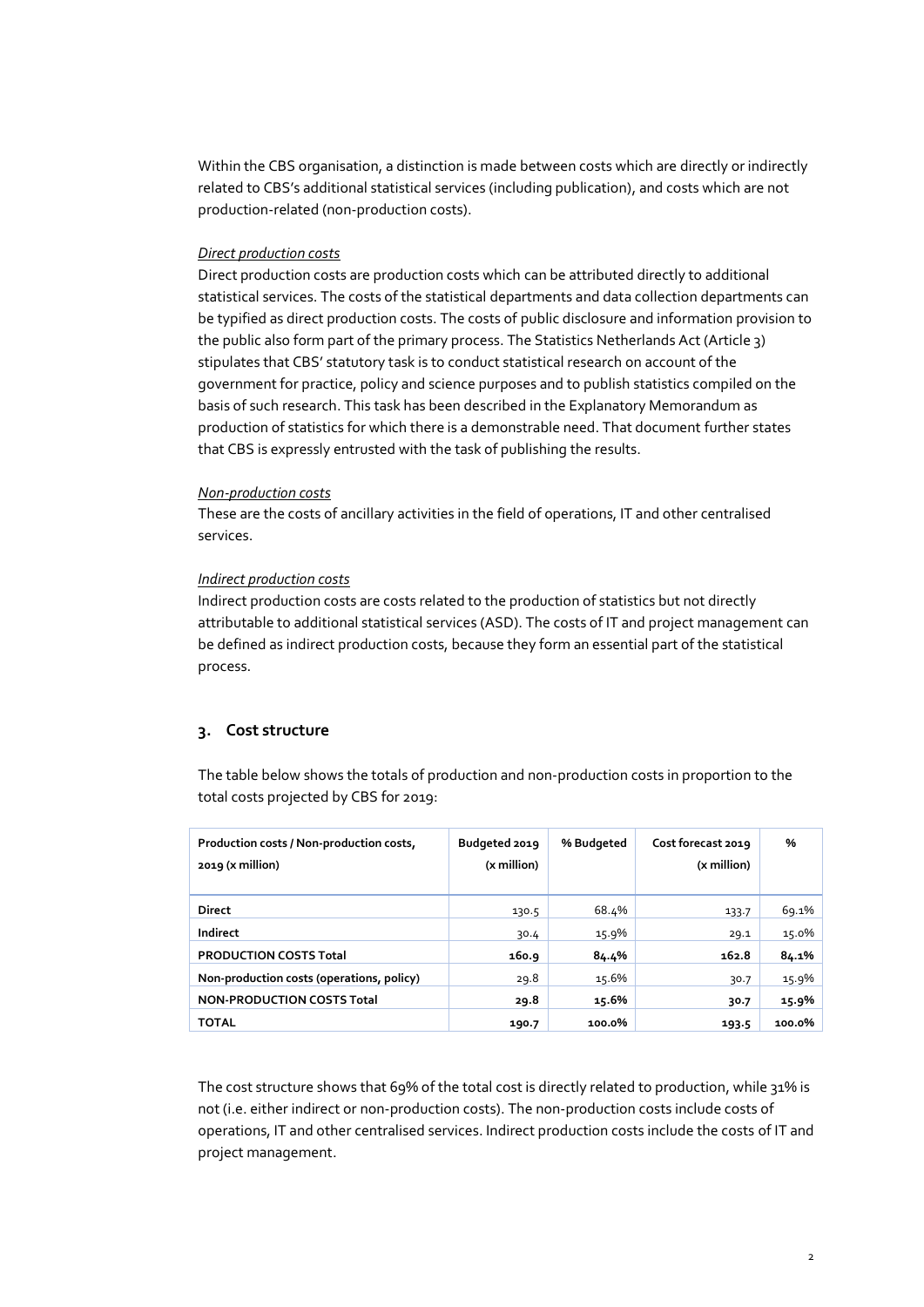It can be concluded from the above that 31% of the total revenues from ASD must be reserved for either indirect or non-production costs.

# **4. Types of hours at CBS**

In terms of the hours attributed to ASD, a distinction is made within CBS between direct billable hours and indirect hours. Direct billable hours are those hours which are directly attributable to additional statistical services. In principle, these hours are charged directly to the user of that specific ASD project.

Indirect hours are not directly attributable to ASD and can be broken down by:

1) indirectly billable hours and

2) indirectly unbillable hours.

Indirectly billable hours are related to ASD, but not attributable to one specific project. These are hours spent on preparation, preliminary studies, exploration of new users, agreement negotiations, planning, account management and relations management. These hours must be charged on top of direct billable hours in the form of a surcharge.

Indirect non-billable hours are all hours made by ancillary departments (Operations, IT, other centralised services), as well as the indirect billable hours of work within the statistical departments (e.g. for work discussions, personnel matters, work councils, ISO, training etc.). This also includes hours made by management, staff and secretaries. Indirect unbillable hours are *not* charged to the user, as these indirect hours are incorporated into the hourly fee of CBS.

## **5. Average number of (directly and indirectly) billable hours per FTE in ASD**

Calculation of the average number of projected billable hours is based on a five-day working week. The number of working days is reduced by the number of public holidays, (regular and compensatory) leave days and sick days. The resulting number of hours worked is subsequently reduced by the number of sickness absence days (5%), seniors' leave (PAS) and parental leave (4.5%) as well as the number of indirect unbillable hours (7.5%). Indirect unbillable hours may include work discussions, personnel matters, work councils, ISO, training etc.

| Average number of (directly and indirectly) billable hours | Hours per year | %       |
|------------------------------------------------------------|----------------|---------|
| <b>Total hours</b>                                         | 2,080          | 100%    |
| Public holidays/holiday leave                              | $-410$         | $-20%$  |
| Total hours present                                        | 1,670          | 80%     |
| <b>Sickness</b>                                            | $-104$         | 5%      |
| Seniors'/parental leave                                    | $-90$          | $4.5\%$ |
| Indirect unbillable                                        | $-156$         | 7.5%    |
| Total billable (directly and indirectly)                   | 1,320          | 63.5%   |
|                                                            |                |         |
| Total (rounded)                                            | 1,300          | 62.5%   |

A prudential standard applies to the (directly and indirectly) billable hours of 1,300 rounded hours.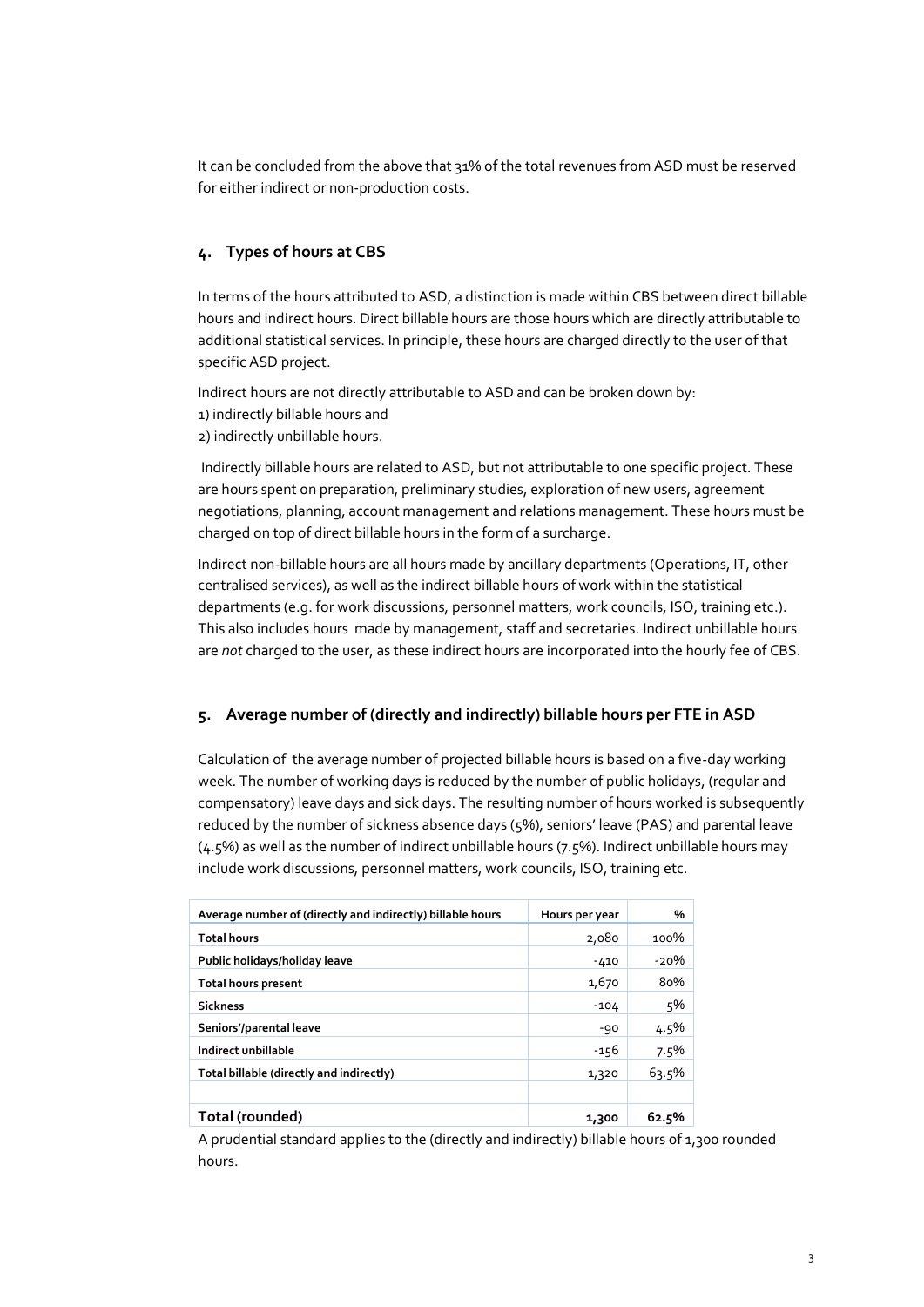## **6. Structure of average revenues per FTE in ASD and hourly rate**

A gross margin (revenue minus directly billed project hours and costs) of 40% is achieved based on the average wage costs of € 84,000 per FTE in 2019, an average hourly fee of € 108 in 2019 and an average of 3,100 hours per FTE in direct and indirect billable hours per ASD-FTE. This is clarified in the table below:

| Margin   | Wage costs ASD-FTE | Hourly fee | 1,300 hrs x fee | Margin in $\epsilon$ | Margin in % |
|----------|--------------------|------------|-----------------|----------------------|-------------|
| Scale 10 | € 74,000           | € 100      | € 130,000       | € 56,000             | 43%         |
| Scale 11 | € 83,500           | € 105      | € 136,500       | € 53,000             | 39%         |
| Scale 12 | €95,000            | € 119      | € 154,700       | € 59,700             | 39%         |
|          |                    |            |                 |                      |             |
| Average  | € 84,000           | € 108      | € 140,000       | € 56,000             | 40%         |
|          | 60%                |            | 100%            | 40%                  | 40%         |

The average revenue per FTE in ASD of € 140,000 is composed of the following items:

| Structure of average revenue per ASD-FTE                    |          |         |           |      |
|-------------------------------------------------------------|----------|---------|-----------|------|
|                                                             |          |         |           |      |
| Direct production costs statistical department              |          |         |           |      |
| Wage costs of one ASD-FTE                                   | € 84,000 | 60%     |           |      |
| Other direct costs (travel expenses and training)           | € 4,000  | 3%      |           |      |
| Overhead statistics department                              | € 8,500  | 6%      |           |      |
| Share of direct production costs at statistical departments |          |         | € 96,500  | 69%  |
|                                                             |          |         |           |      |
| Indirect production costs and non-production costs          |          |         |           |      |
| Share of Operations and IT (BIM)                            | € 35,000 | 25.0%   |           |      |
| Share of Central policy and management support (CBO)        | € 2,000  | $1.5\%$ |           |      |
|                                                             |          |         |           |      |
| Share of strategic projects/facilities                      | € 6,500  | 4.5%    |           |      |
| Total non-production costs                                  |          |         | €43,500   | 31%  |
|                                                             |          |         |           |      |
|                                                             |          |         | € 140,000 | 100% |
| <b>Total revenue</b>                                        |          |         |           |      |
| Average number of direct and indirect billable hours        |          |         | 1,300     |      |
| Average fee                                                 |          |         | € 108     |      |

The total revenue to be realised per ASD-FTE amounts to  $\epsilon$  140,000 based on 1,300 (directly and indirectly) billable hours, which *includes* the surcharge that is levied for indirect billable hours. These hours need to be charged on top of the direct hours.

The hourly fees used by CBS for additional statistical services are based on the integral cost price/attributable overhead. The hourly fees are determined for each of the individual scale levels. The fees include total direct wage costs of one staff member at the statistical department. The following components are included in the direct wage costs (60% of the fee):

- gross salary, holiday allowance, year-end bonus and pay-roll taxes;
- a surcharge of €4,000 per FTE (3% of the fee) for training and travel expenses;